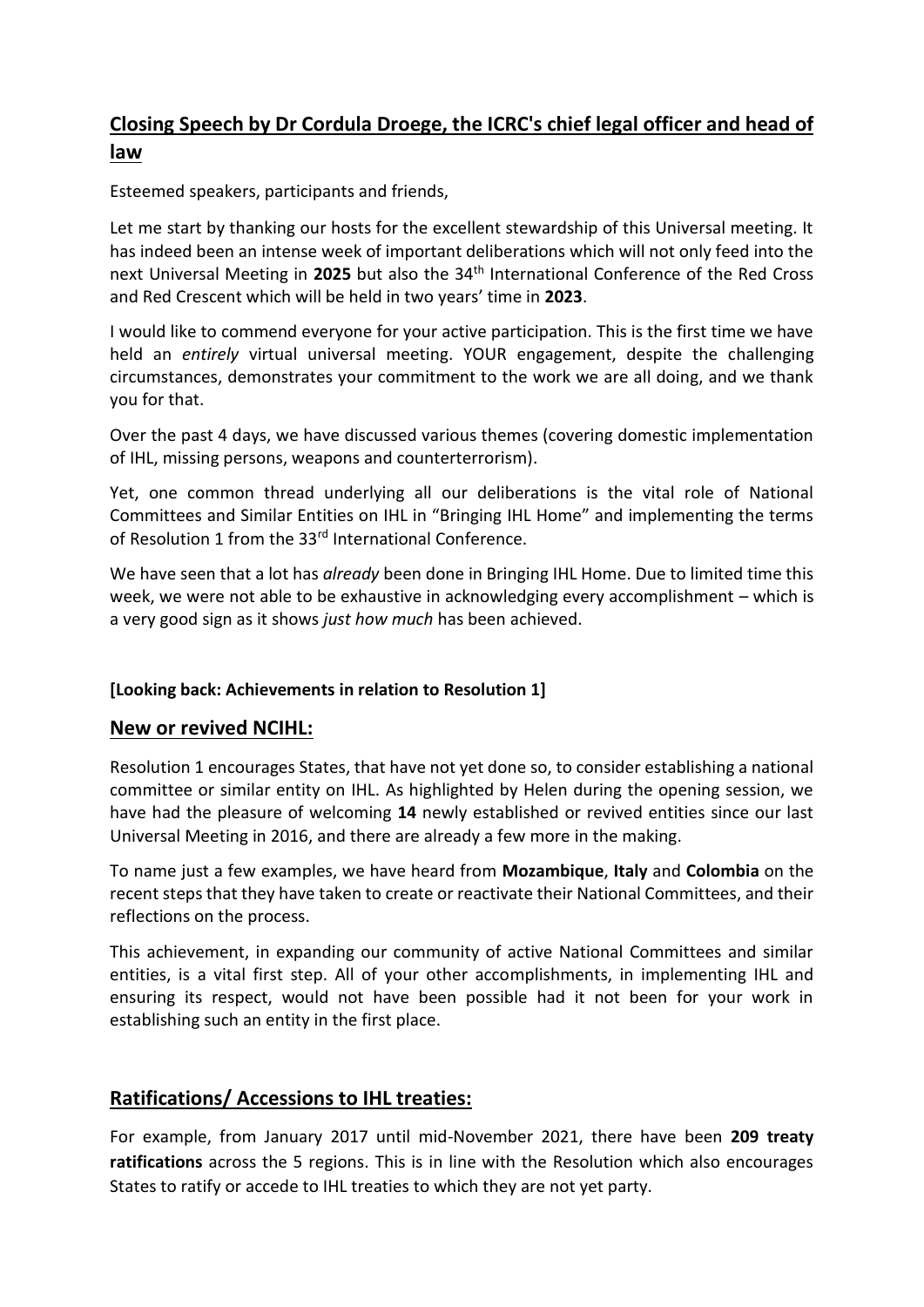Yesterday, a few of you took the floor to explain your experiences in supporting the ratification or accession to weapons treaties. Amongst other points, you highlighted the important role that National Committees can play in coordinating government departments and providing advice on the implementation of treaty obligations. For example, we heard from **Kenya** about efforts to ratify the ATT, and we will continue to support you in these endeavours.

### **Adoption of necessary legislative, administrative & practical measures**

States are further called on to adopt "necessary legislative, administrative, and practical measures at the domestic level to implement IHL", as per the Resolution. From January 2017 until December 2020, we have seen *at least* **85 domestic statutes** which implement IHL and other relevant instruments.

On the separated, the missing and the dead, the importance of States' preparedness and taking the relevant measures in peace time to prevent people from going missing, clarify their fate and whereabouts when they do and inform families, and to investigate and prosecute, as appropriate, enforced disappearance and other violations leading to persons going missing during an armed conflict was highlighted.

For instance, **Finland** referred to their plans regarding the possible creation of a National Information Bureau. There have been a number of domestic laws passed which address the issue of missing persons, and grant rights to families of the missing, such as the laws in **Croatia, Lebanon, and Peru**. Other States have also explained their ongoing projects in this field such as **Zimbabwe's** Management of the Dead and Missing Project.

Overall, our speakers highlighted the importance of involving families of missing persons in the drafting process, and the importance of cooperating with different actors in ensuring that laws on the missing can be passed and effectively implemented.

Nevertheless, the adoption of a legal framework is one of many measures which must be taken – **Peru's** presentation highlighted the importance of adopting other measures such as national plans for the search of missing persons or having relevant databases in place to support the search for missing persons.

On the subject of weapons, we know that many domestic laws have been adopted. For example, **South Africa** spoke about their long-standing Arms Control legislation, whilst **Sri Lanka** told us about the role of their National Committee in helping to draft laws related to cluster munitions and landmines.

Regarding the need to respect IHL and principled humanitarian action while fighting terrorism, we have listened to the efforts undertaken in **Chad, Ethiopia, Philippines**, **Switzerland & Germany** to exempt neutral and impartial humanitarian action from the scope of counterterrorism legislation, in order to ensure that the civilian population affected by armed conflicts is able to benefit from humanitarian assistance and protection.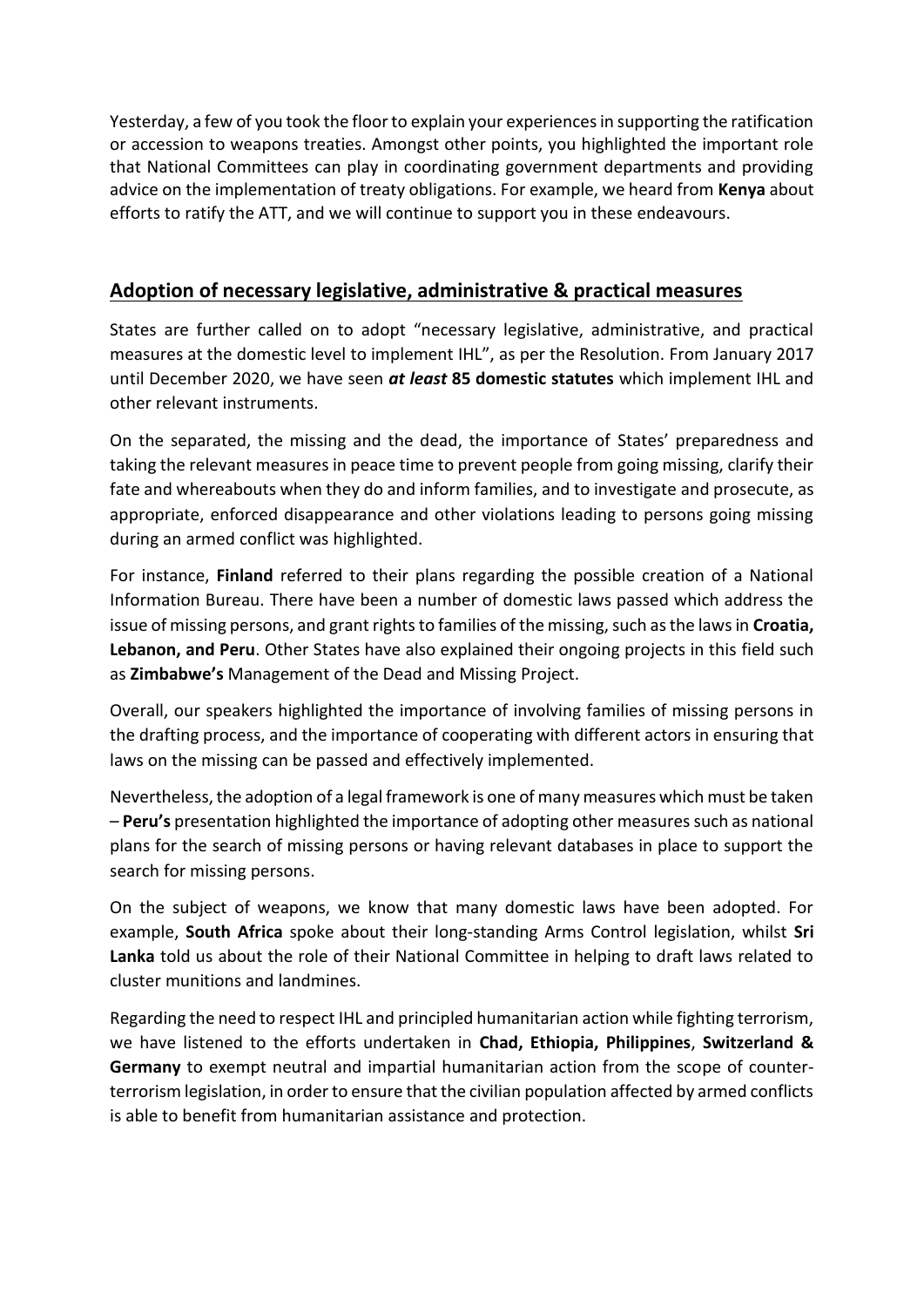# **Analysis of areas requiring further domestic implementation:**

The Resolution further encourages "States to carry out, with the support of the National Society where possible, an analysis of the areas requiring further domestic implementation".

We *already* have an inventory of studies which have been conducted across the globe, in order to achieve this objective.

For instance, **Mongolia** has shared with us in writing during the meeting that they have just signed an agreement with the ICRC to start working on an assessment study looking at the harmony of domestic laws with international obligations. We have also seen that a number of compatibility studies have been conducted to help shape a State's strategy in addressing missing persons. **Niger** highlighted the important role that National Committees could play in following up on the findings.

## **Promotion & dissemination of IHL amongst different actors**

States are encouraged to promote and disseminate IHL to different actors, and we know that your National Committees have an important role to play in this regard.

In our first session, we heard from **Nepal** about their trainings for parliamentarians, from **Ecuador** on their IHL courses for civil servants, and from **Kuwait** on their plan of action to give effect to the regional plan adopted by the Arab States on the implementation of IHL.

On the missing, we heard from **Switzerland** on the launching of a Global Alliance which, amongst other objectives, helps to raise awareness of the issue of missing persons and on IHL obligations in this regard.

**Iran, Austria and France** also spoke about the role that national committees can play in engaging with government authorities on weapons treaties, arms transfers or even on new technologies of warfare.

### **Looking ahead**

### **What more can be done?**

This meeting offers an opportune moment for reflection, as we are currently midway between the previous International Conferences of 2019, and the next one in 2023. We therefore have 2 more years to make further advances.

There is still a long road ahead of us towards the universalization of all IHL-related treaties. As a priority, we note that next year will be the  $45<sup>th</sup>$  anniversary of the adoption of the 2 Additional Protocols to the Geneva Conventions from 1977, and in that respect, we call on States that have not done so to consider acceding to the APs.

We also received ideas from **UK** and **Burkina Faso** on the possibility to submit a contribution to the report of the UN Secretary-General on the Status of the Additional Protocols. The next report will be issued next year, and we recall the existing template provided by the UK, which was mentioned in the first session, as a good basis for States interested to submit such a contribution.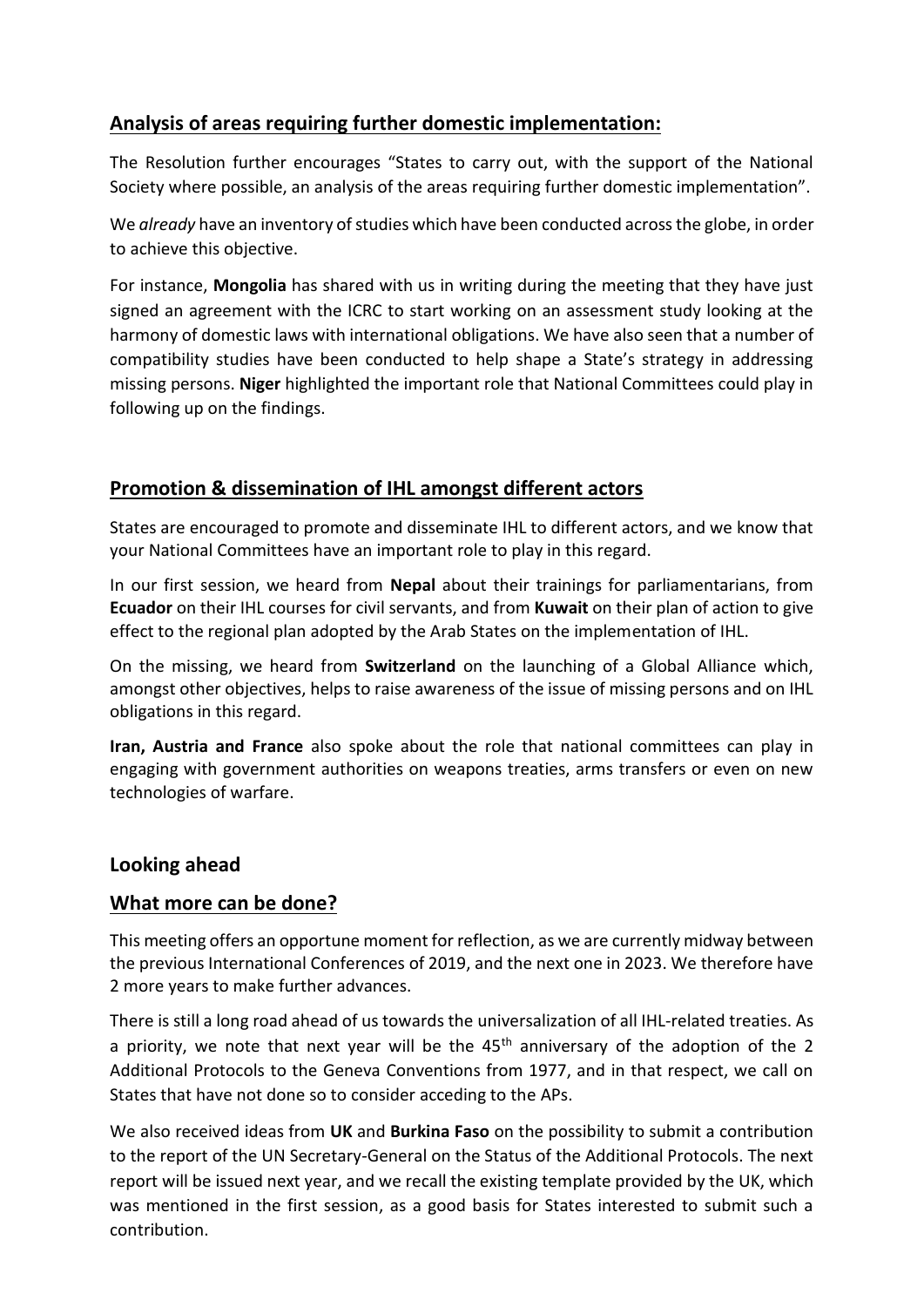The resolution also recalls that States may declare that they recognize the competence of the IHFFC.<sup>1</sup> However, the IHFFC, which is present as observer in this meeting, has informed us that since the International Conference in 2019, no new state has recognized the competence of the IHFFC, nor has any state accepted the Commission's numerous offers to use their good offices or fact-finding services.

While they were unable to take the floor due to time constraints, they asked us to mention that the IHFFC would like to encourage states that are drafting voluntary reports on the national implementation of IHL to include a reference to the IHFFC.

## **Regional conferences scheduled for next year**

The resolution further calls for the strengthening of cooperation between national committees on the international, regional and cross-regional levels.

In February this year, National Committees in the Americas met and adopted a declaration with a plan of action. As mentioned during yesterday's session, this year **Slovenia** also organised a meeting of national committees in Europe, contributing to the strengthening of regional cooperation. **Malaysia** also highlighted the importance of regional cooperation on weapons and other IHL treaties.

Subject to the evolution of the global pandemic, there are already plans to host other regional meetings of national Committees next year. As announced by **Kuwait** during the opening session, they hope that it will be possible to hold a regional NCIHL meeting next Spring; there are plans to host a Western European regional meeting in **Vienna** next year, and also a conference of **Eastern European and Central Asia**n committees.

Further details on these conferences, including the dates, will be confirmed in due course. We hope that these meetings will be the occasion for States to continue the discussions on concrete actions to be taken and will lead to further advances in the domestic implementation of IHL.

## **Exchange of good practices**

The Resolution also invites States to share examples and exchange good practices of national implementation measures. This meeting was an excellent occasion to share such good practices across the globe. In the session on Monday, we discussed the benefits of voluntary reports, and recalled the many reports that already exist, including for **Poland, UK, Switzerland, Germany, Niger, Burkina Faso, Spain, Costa Rica, Bulgaria, Romania.** Others have expressed willingness to start drafting a voluntary report, including **Italy, Kuwait** and **Syria**.

We urge you to continue exchanging good practices, even after this meeting, including by joining our Online Community for National IHL Committees. This platform is particularly useful, especially during these COVID-19 times, to directly exchange with each other on IHL matters. Via this community, members have shared their voluntary reports, they have